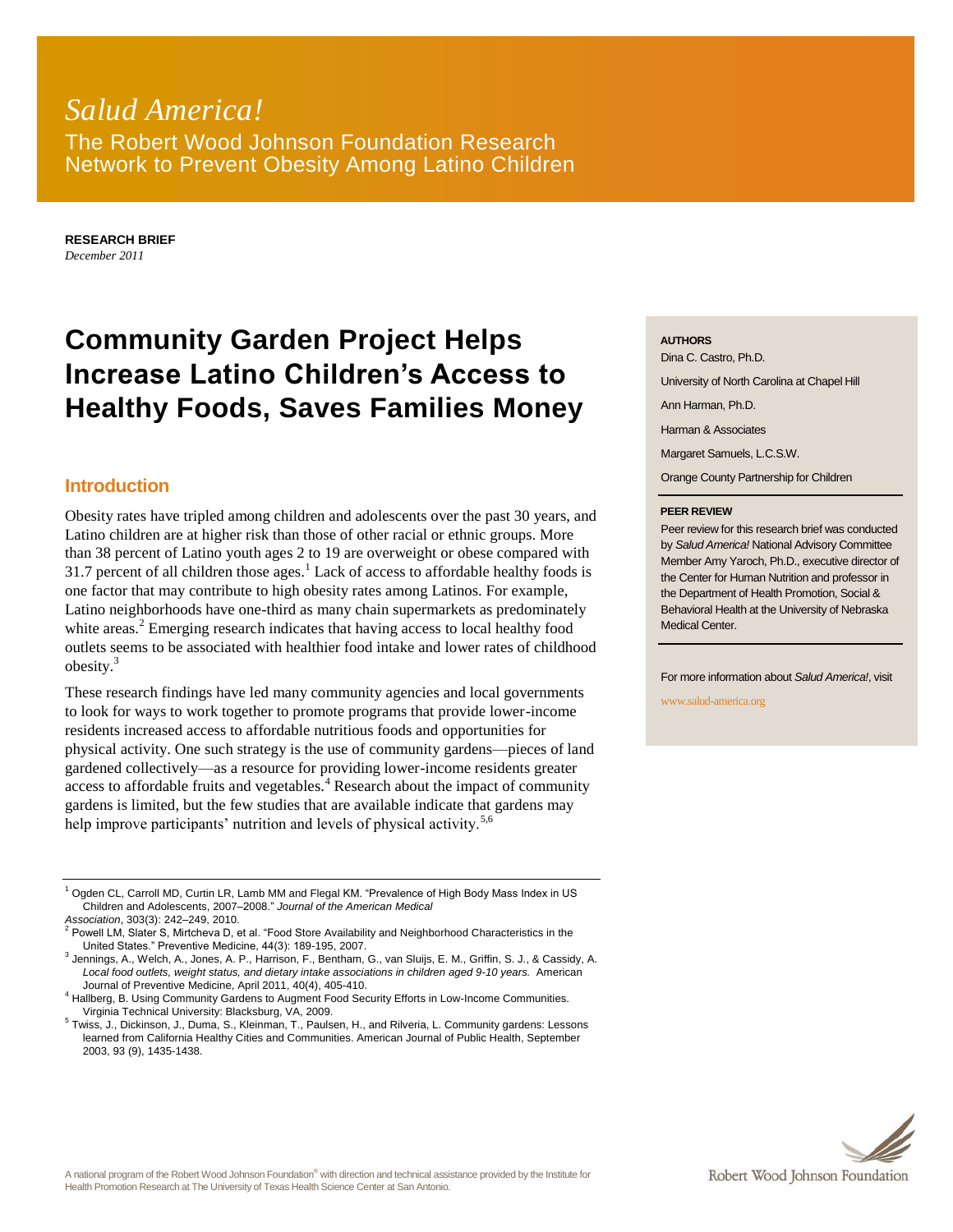#### **PRELIMINARY RESEARCH RESULTS**

Our *Salud America!* pilot research project, *Growing Healthy Kids* (GHK), uses community gardens and parental nutrition education and activities to promote healthy eating and physical activity among lower-income Latino families who have young children. The project established three community gardens in Orange County, N.C., between 2008 and 2010. During 2010 these gardens served 42 families (25 Latino), including 88 children ages 1 to 12 (54 are Latino; 92 percent are from lower-income families).

■ **Children had access to more fruits and vegetables after their families participated in the community garden program.** Parents were surveyed at the beginning and end of the 2010 gardening year and asked to identify the different types of fruits and vegetables that were currently available in their homes. The average number of different types of fruits identified by families as available in their home increased 55 percent from the start of the program and the average number of different types of vegetables identified as available in the home increased 41 percent over the same timeframe (see figure).

<sup>6</sup> Teig, E., Amulya, J., Bardwell, L., Buchenau, M., Marshall, J. A., & Litt, J. S. Collective efficacy in Denver, Colorado: Strengthening neighborhoods and health through community gardens. Health Place, 2009 Dec; 15(4), 1115-1122.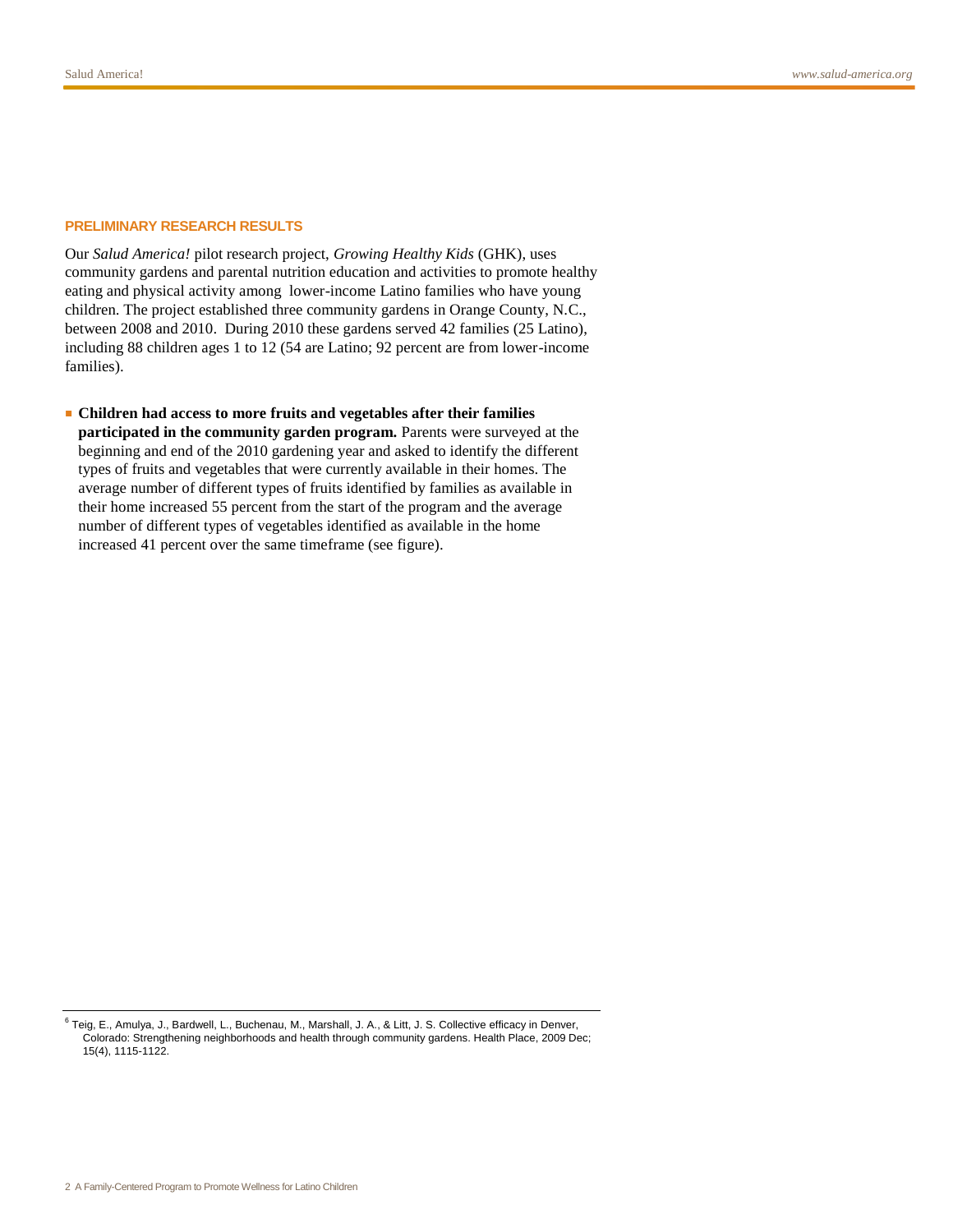

### ■ **Having access to a community garden helped lower-income families save money.** At the end of the gardening season, 90 percent of families (28 of 31) reported saving money on groceries because of their access to community gardens. In particular, focus group participants said that they saved money because they did not have to buy vegetables at the grocery store and that cooking classes taught them how to be better shoppers. One parent said he saved \$10 a week on buying vegetables from the store when the garden was in season.

## **Conclusion and Policy Implications**

Our preliminary results suggest an increase in availability of fruits and vegetables in the households of children who participated in the *Growing Healthy Kids* community gardening project. . Over the long term, continued access to the gardens and technical support provided through the project may help these children to achieve or maintain a healthy weight. These preliminary findings are encouraging. Regarding future research, a longitudinal study will be necessary with a larger sample size to help assess the effectiveness of this approach in preventing or reversing childhood obesity among Latinos. In addition, replicating this project in other communities will help test its feasibility in communities with different characteristics.